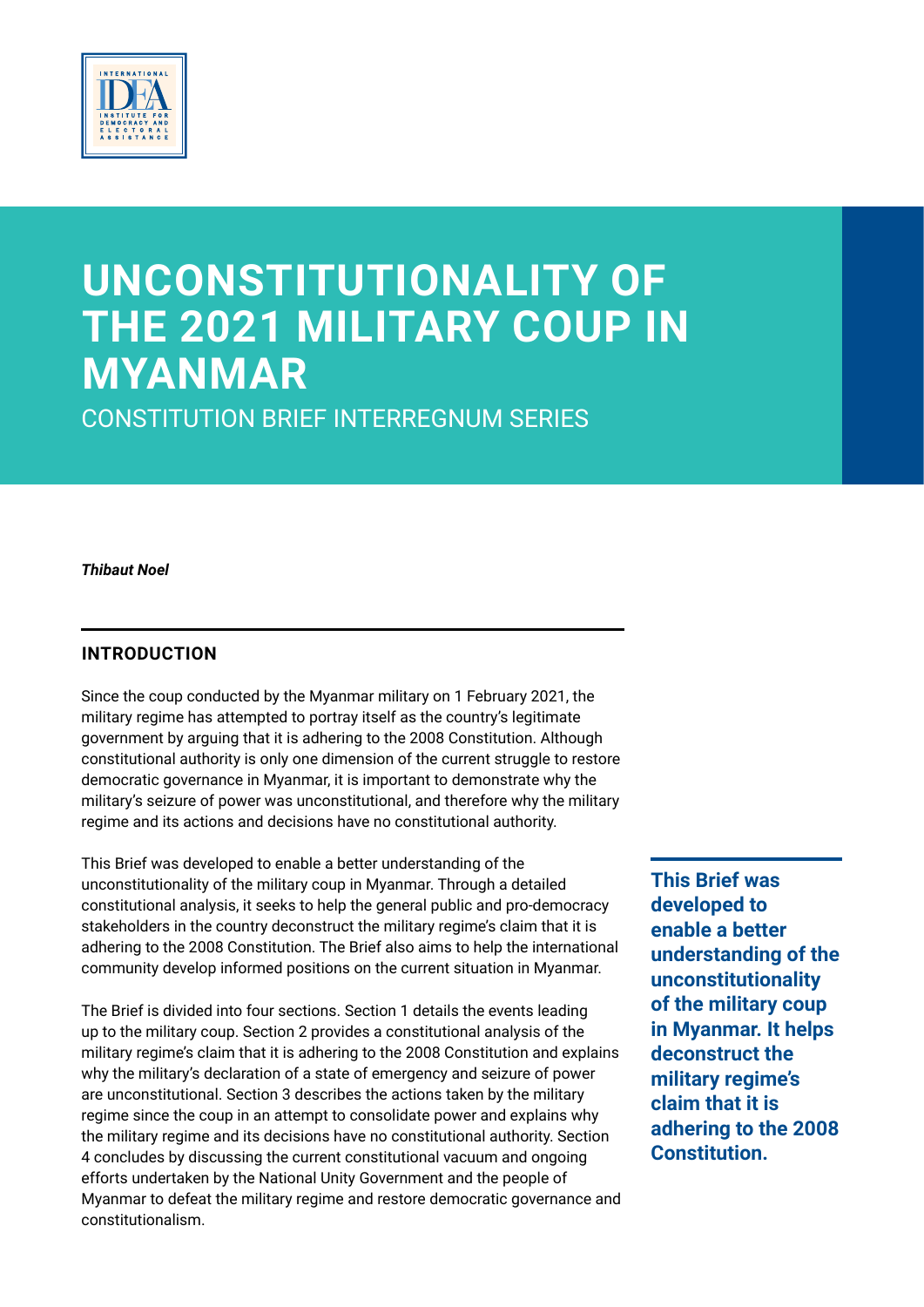## **1. BACKGROUND: FROM THE 2020 GENERAL ELECTIONS TO THE MILITARY COUP**

On 8 November 2020, general elections were held for both Union Parliament (Pyidaungsu Hluttaw) chambers as well as the 14 assemblies of states and regions in Myanmar. The voter turnout, at more than 71 per cent, was very high given the Covid-19 restrictions. The National League for Democracy (NLD) won by a decisive majority, securing 79.5 per cent of the elected seats in the Union Parliament.

**Following the general elections, the Myanmar military and the USDP claimed to have identified fraud and irregularities in the voter lists that undermined the credibility and fairness of the electoral process and its outcome.** Following the general elections, the Myanmar military and the Union Solidarity and Development Party (USDP) claimed to have identified fraud and irregularities in the voter lists that undermined the credibility and fairness of the electoral process and its outcome. USDP candidates filed a total of 174 cases of alleged electoral irregularities with the Union Election Commission (UEC).

On 11 January 2021, 203 of the country's 664 lawmakers (including 160 military appointees, 36 USDP Members of Parliament (MPs), 4 Arakan National Party MPs, 1 National United Democratic Party MP, and 2 independent MPs) submitted a request to the Union Parliament to convene a special session on electoral fraud claims before the opening of the new parliament, scheduled for 1 February. The speaker rejected this proposal the following day. On 28 January 2021, the UEC rejected the accusations of electoral fraud on the basis that there were no errors on a scale that could discredit the election results [\(Union Election Commission 2021](https://www.burmalibrary.org/sites/burmalibrary.org/files/obl/GNLM2021-01-29-red.pdf)).

In January 2021, the USDP and the Democratic National Party (a new party formed by former military generals) filed writs of quo warranto to the Supreme Court against the president, the UEC chairperson, and 15 UEC commissioners [\(Radio Free Asia 2021](https://www.rfa.org/english/news/myanmar/supreme-court-01052021193026.html)). On 29 January 2021, the Supreme Court held a preliminary hearing to consider the admissibility of the writs petitions [\(San](https://www.irrawaddy.com/elections/myanmars-supreme-court-hears-election-misconduct-claims-president-suu-kyi.html)  [Yamin Aung 2021](https://www.irrawaddy.com/elections/myanmars-supreme-court-hears-election-misconduct-claims-president-suu-kyi.html)); it was supposed to issue its decision on the matter within 14 days.

On 1 February 2021, when the newly elected parliament was scheduled to convene its first session, the military detained high-level government officials including President Win Myint, State Counsellor Aung San Suu Kyi and other high-ranking NLD officials. The Parliament complex was sealed off and elected MPs were held under de facto house arrest in their guesthouses in Naypyitaw. The military declared military-nominated First Vice-President Myint Swe (who had received the second-highest number of votes in the presidential election) acting president. Myint Swe convened a meeting of the National Defence and Security Council (NDSC), which was attended by military and military-nominated members only, and declared a one-year state of emergency, effectively transferring legislative, executive, and judicial powers to the commander-in-chief.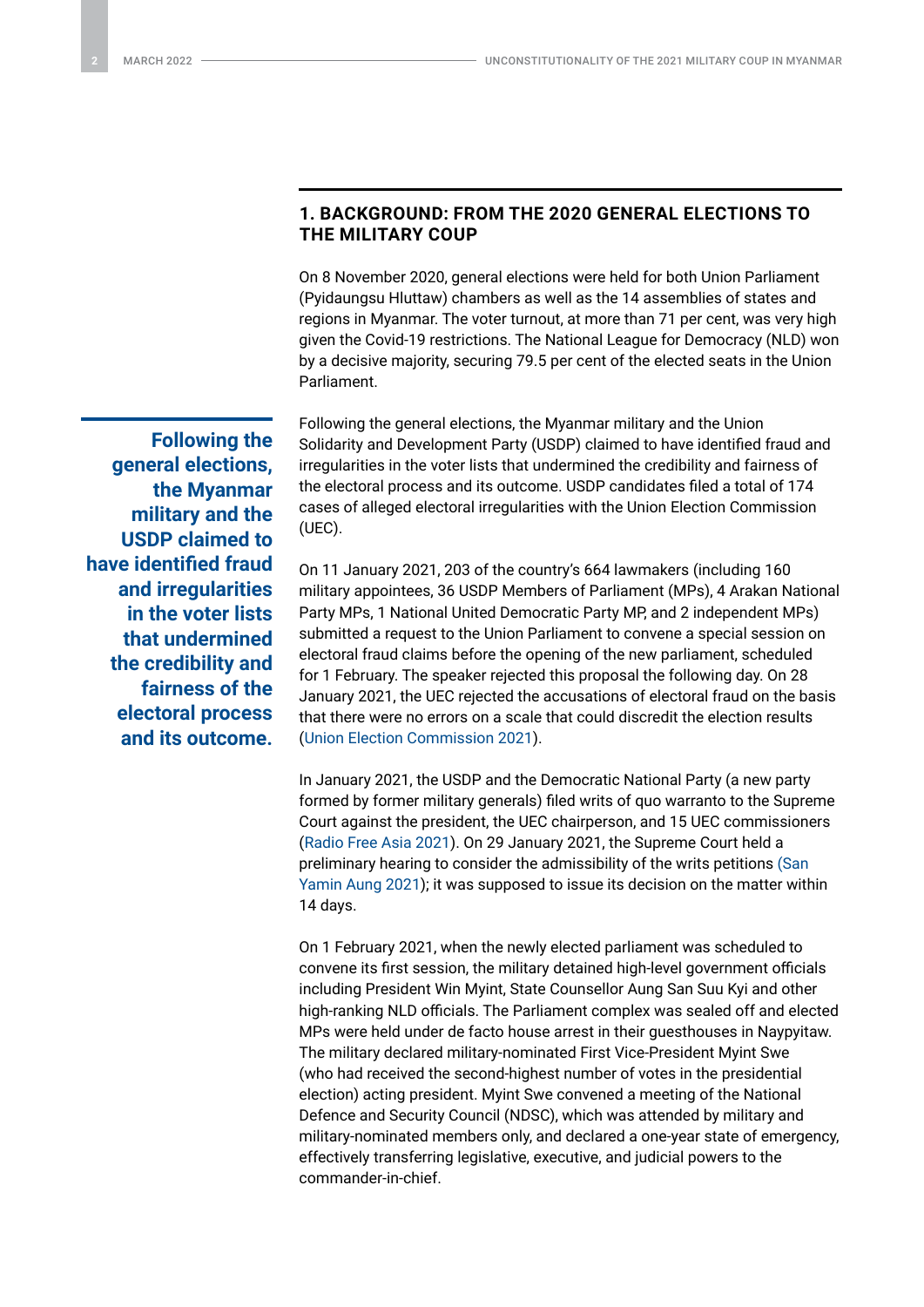## **2. THE MILITARY'S DECLARATION OF A STATE OF EMERGENCY VIOLATES MYANMAR'S 2008 CONSTITUTION**

The military has stated that its actions on and since 1 February 2021 were made in accordance with the 2008 Constitution, especially articles 4, 6d, 6f, 73a, 417, 418, and 419. However, this Brief details that it has acted unconstitutionally. Indeed, the declaration of a state of emergency issued on 1 February 2021 was unconstitutional because the constitutional grounds were not met (see Section 2.1) and the procedural requirements (see Section 2.2) were not followed.

#### **2.1 The constitutional grounds for declaring the state of emergency were not met**

In Order Number 1/2021, new Acting President Myint Swe declared a state of emergency under article 417, which authorizes the president to do so after consulting with the NDSC if there is a threat of the 'disintegration of the Union or national solidarity or the loss of national sovereignty' due 'to acts or attempts to take over the sovereignty of the Union by insurgency, violence and wrongful forcible means' (Constitution of Myanmar, article 417). In this order, Myint Swe quoted article 417 to assert that the UEC's failure to ensure free, fair and transparent elections, and the refusal of the UEC and the government to address this matter, were 'wrongful forcible means' that caused the loss of the national sovereignty of the people (Office of the President Order 1/2021).

In an announcement to the public, the commander-in-chief questioned the constitutionality of the speaker of the Union Parliament's 11 January 2021 decision to reject the proposal put forth by 203 MPs to convene a special session of the Union Parliament to address claims of electoral fraud. The commander-in-chief further argued that:

The Tatmadaw follows Article 4 of the Constitution, which says 'the Sovereign power of the Union is derived from the citizens and is in force in the entire country'; Article 6 (d) and 7 of the Constitution, which says 'flourishing of a genuine, disciplined multiparty democratic system', and Article 6 (f) of the Constitution, 'enabling the Defense Services to be able to participate in the national political leadership role of the State'. The relevant officials failed to resolve the issues related to 10,482,116 possible fraudulent ballots in the 2020 general election, but they convened the Hluttaw and tried to form a government. These actions are 'acts to take over the sovereignty of the Union by wrongful forcible means' as mentioned in the Section 40 and 417 of the Constitution. Therefore, by following the provisions (of the Constitution) mentioned in paragraph 8 of this announcement, the Tatmadaw has been taking all duties and responsibilities of the State since 1 February. (Office of the Commander-in-Chief of Defence Service, Announcement to public, 2021)

**The commanderin-chief and Myint Swe argued that the UEC's failure to ensure free, fair and transparent elections, and the refusal of the UEC and the government to address this matter, were 'wrongful forcible means' that caused the loss of the sovereignty of the Union.**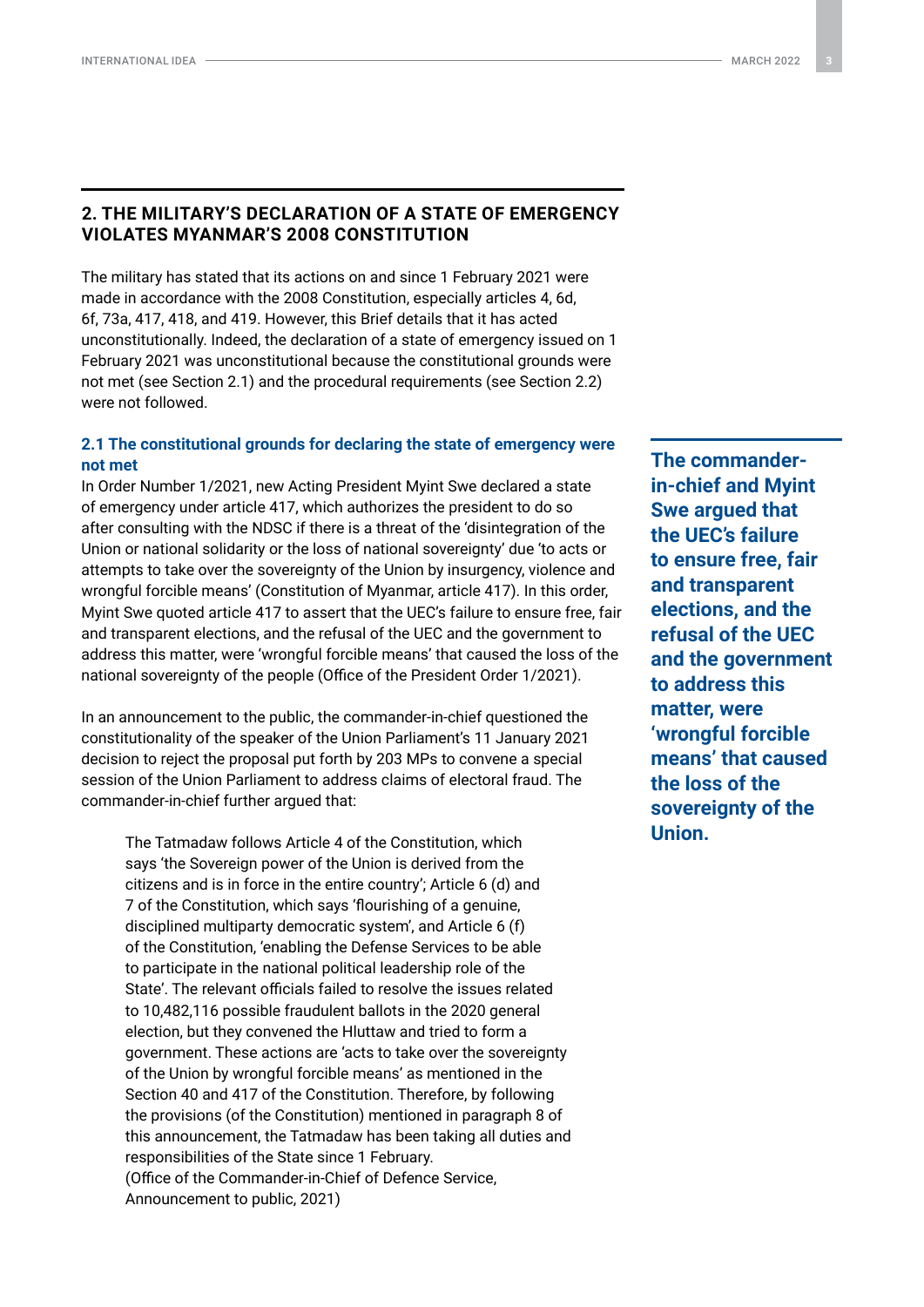## **The UEC is the only institution that has the constitutional authority to decide on claims of electoral fraud.**

**Articles 40c and 417 of the 2008 Constitution suggest that an emergency is an extraordinary situation that poses a grave threat to the country, and it is far from obvious that election fraud would constitute such an emergency.**  These arguments, however, are legally questionable. The decision of the speaker of the Union Parliament to decline to hold a special session on electoral fraud claims was constitutional, and therefore did not constitute a basis for declaring the state of emergency. Although article 84 of the Constitution provides that the speaker 'shall convene a special session as soon as possible, if at least one-fourth of the total representatives require so', the decision is ultimately up to the speaker. Article 82 stipulates that the speaker may convene a special session 'if necessary', but the president must recommend that the speaker convene such a session if he or she thinks it is necessary (article 83). Thus, the speaker is not necessarily required to convene a special session if one-fourth of the MPs request it. Moreover, the UEC is the only institution that has the authority to decide on electoral disputes (2008 Constitution of Myanmar, article 399g; [Union Election Commission 2021](https://www.burmalibrary.org/sites/burmalibrary.org/files/obl/GNLM2021-01-29-red.pdf)); its decisions on this matter are 'final and conclusive' (2008 Constitution of Myanmar, article 402b). Therefore, the Union Parliament does not have the constitutional authority to decide on claims of electoral fraud.

Furthermore, the military has not provided concrete evidence of electoral fraud despite its repeated public claims and objections. On 28 January 2021, the UEC said there were no errors on a scale to affect the electoral outcomes (Union Election Commission 2021; [Pyae Sone Win 2021\)](https://apnews.com/article/aung-san-suu-kyi-elections-myanmar-cc1b225b806c27dda748d3ab51d0e47f). In addition, observers who followed the process closely issued statements and reports that, despite the shortcomings of the electoral legal framework, voters were able to freely express their will [\(The Carter Center 2020\)](https://www.cartercenter.org/resources/pdfs/news/peace_publications/election_reports/myanmar-preliminary-statement-112020.pdf) and the results of the elections were credible and reflected the will of the people of Myanmar ([Domestic](https://drive.google.com/file/d/1eLc0m-nFWorVCbucKBa8E9E2IsZo4_uW/preview)  [Election Observer Organizations 2021;](https://drive.google.com/file/d/1eLc0m-nFWorVCbucKBa8E9E2IsZo4_uW/preview) [ANFREL 2021\)](https://anfrel.org/wp-content/uploads/2021/05/ANFREL_Democracy-Under-Attack-F.pdf). Most importantly, there is no indication in the Constitution that electoral fraud could be interpreted as 'wrongful forcible means' of harming citizens' sovereignty. The 2008 Constitution does not define this term, leaving the issue vague and open to interpretation. But there are good reasons to interpret the term narrowly, and with due consideration to the principle of proportionality, based on the text of the Constitution itself. Articles 40c and 417 of the 2008 Constitution suggest that an emergency is an extraordinary situation that poses a grave threat to the country, and it is far from obvious that election fraud would constitute such an emergency. Indeed, the Constitution includes detailed processes and established institutions that have a mandate to process claims of election fraud (2008 Constitution of Myanmar, article 399g). The military's refusal to respect the election results and the constitutional processes set up to resolve any disputes around them may amount to a loss of sovereignty.

#### **2.2 The constitutional procedure for declaring a state of emergency was not followed**

In addition to defining the constitutional grounds, article 417 also provides three procedural requirements for declaring a state of emergency: (1) the president must coordinate with all NDSC members; (2) only the president has the authority to declare a state of emergency; and (3) the president must inform the Union Parliament.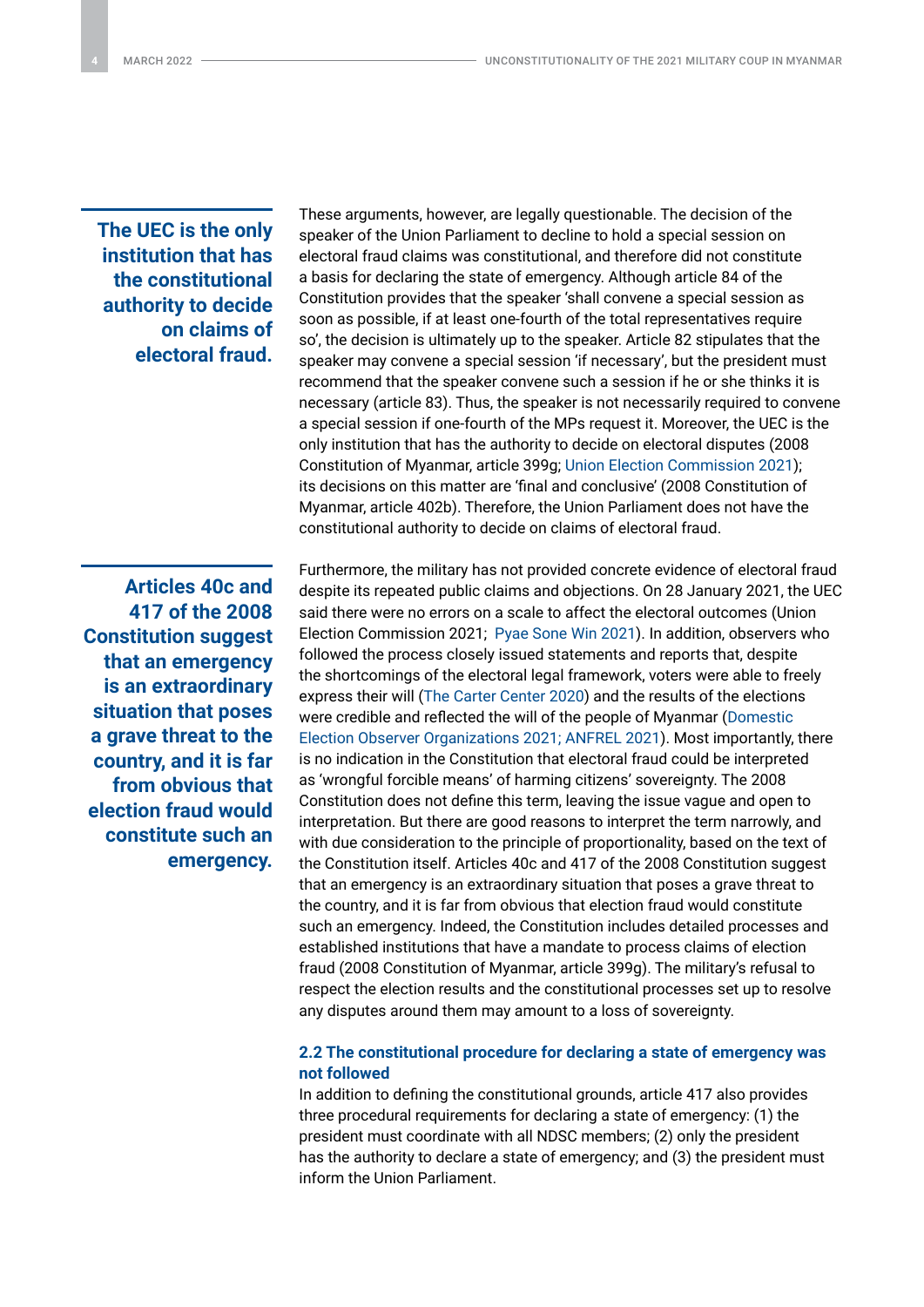**The consultative meeting with the NDSC was not held with all of its members.** Article 417 provides that the president can only declare a state of emergency after coordinating with the NDSC, which has 11 members, including 6 military and military-nominated officials and 5 civilian authorities (2008 Constitution of Myanmar, article 201). Although Myint Swe convened a meeting of the NDSC, purportedly held on 1 February 2021, only military members attended the meeting. Indeed, some of the civilian members had already been detained. The fact that not all members of the NDSC attended the consultative meeting before the state of emergency was declared under article 417 makes this declaration noncompliant with the Constitution. This interpretation of article 417 is supported by article 412, which governs a separate kind of state of emergency that applies if there is a threat to 'lives, shelter and property' in a region, state, union territory, or self-administered area. Article 412b explicitly allows the consultative meeting to be convened with only military members of the NDSC if not all members can attend. However, article 417 does not have such a provision, presumably because all members of the NDSC need to be present for a meeting to qualify as such, which is also plausible given the gravity of its decisions.

**Myint Swe was not the acting president and thus had no authority to declare a state of emergency.** Under article 417, only the president has the authority to declare a state of emergency. On 1 February 2021, the military detained the president. The military claims that the detention of the president led to the office of the president falling vacant, and accordingly under article 73a, the military-nominated vice president (who received the second-most votes in the presidential elections) became acting president. However, this argument is legally questionable. Article 73a refers to a vacancy due to 'resignation, death, permanent disability or any other cause'. 'Any other cause' should reasonably be interpreted to exclude the removal and detention of the president with no legal basis. Nor could the criminal charges against the president count as 'any other cause' for the presidency falling vacant, since they were filed on 3 February 2021, two days after article 73a was triggered and the enactment of the order declaring the state of emergency was issued. Based on the text of the constitution and its internal coherence, article 73a should be interpreted in accordance with article 71a, which sets out the grounds for impeaching the president that could lead to her/his removal in compliance with a constitutional process (article 71g). The criminal charges filed against the president (i.e., breaching campaign guidelines and Covid-19 restrictions under section 25 of the Natural Disaster Management Law) arguably do not constitute grounds for impeachment. In addition, the Union Parliament is the only institution competent to initiate the impeachment procedure (article 71b) and ultimately decide whether the charges are substantiated (articles 71f and 71g), but it was never convened or consulted in any of the processes undertaken.

**The Union Parliament was not informed.** After declaring a state of emergency under article 417, the Constitution requires the president to inform the Union Parliament (article 421a). If the Union Parliament is not in regular session, the president must summon an emergency session (article 421a). Acting President Myint Swe did not do so. The military may take the position that

**Myint Swe was not the acting president and thus had no authority to declare a state of emergency.**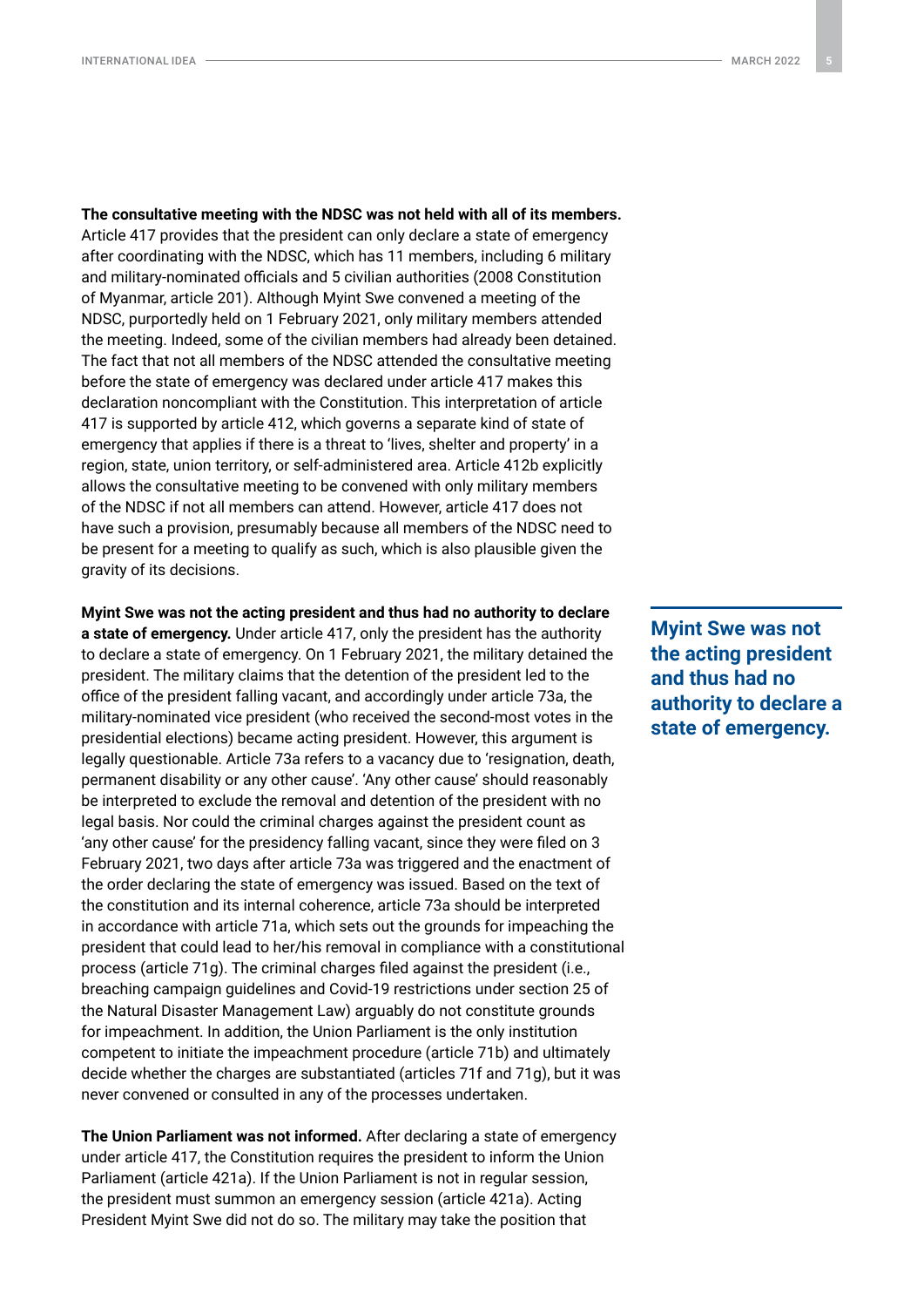there was no Union Parliament in place to inform on 1 February 2021, when the state of emergency was declared.

On 1 February 2021, the new Union Parliament elected in the 8 November 2020 elections had not yet commenced its term. The five-year terms of both the lower house (Pyithu Hluttaw) and the upper house (Amyotha Hluttaw) start on the same day, the day of the first session of the lower house (articles 119, 154a). Those sessions had not yet taken place. Moreover, on 31 January 2021, the term of the Union Parliament elected in the 8 November 2015 elections had just been completed. The term of that Union Parliament ran for five years from the day of its first session, 1 February 2016 until 31 January 2021. Therefore, it seems likely that the date of 1 February 2021 was chosen to fall in between parliamentary terms.

**Article 421a requires the president to inform the Union Parliament, and a failure to do so renders the declaration of the state of emergency unconstitutional.**

**The military's declaration of a state of emergency was unconstitutional under Myanmar's 2008 Constitution because the constitutional grounds were not met and the constitutional procedure required to declare a state of emergency was not followed.**

The constitutional scheme of the emergency provisions (articles 417–423) states that the Union Parliament should be informed of any declaration of a state of emergency and the transfer of powers to the commander-in-chief, even if it is not in session. Article 421a requires the president to inform the Union Parliament, and a failure to do so renders the declaration of the state of emergency unconstitutional. Therefore, article 421a implies that the new Union Parliament elected on 8 November 2020 should have been brought into session and its term commenced, and that Myint Swe should have informed it of his declaration under article 417 (assuming that Myint Swe was serving as the acting president, and that the NDSC was appropriately consulted). Since the declaration of a state of emergency under article 417 concentrates all legislative, executive, and judicial power in the hands of the commander-inchief, and suspends the legislative powers of all Hluttaws (and automatically dissolves them when their terms expire), dispensing with article 421a would subvert and undermine this constitutional scheme.

To conclude, the military's declaration of a state of emergency (Order No. 1/2021) was unconstitutional under Myanmar's 2008 Constitution because the constitutional grounds were not met and the constitutional procedure required to declare a state of emergency was not followed (see also Choudhry and Welikala 2021). Despite its flaws and undemocratic provisions, the 2008 Constitution did not allow the military to take power in such conditions. The military violated the constitution it drafted to depose civilian authorities and seize power.

## **3. ALL SUBSEQUENT ACTIONS AND DECISIONS MADE BY THE MILITARY REGIME ARE UNCONSTITUTIONAL**

Since the (unconstitutional) declaration of a state of emergency on 1 February 2021, the military regime has attempted to entrench and consolidate power by portraying itself as a regime with constitutional authority. The coup regime has tried to give its actions a veneer of legality by grounding its decisions in various constitutional and legislative provisions. The commander-in-chief and coup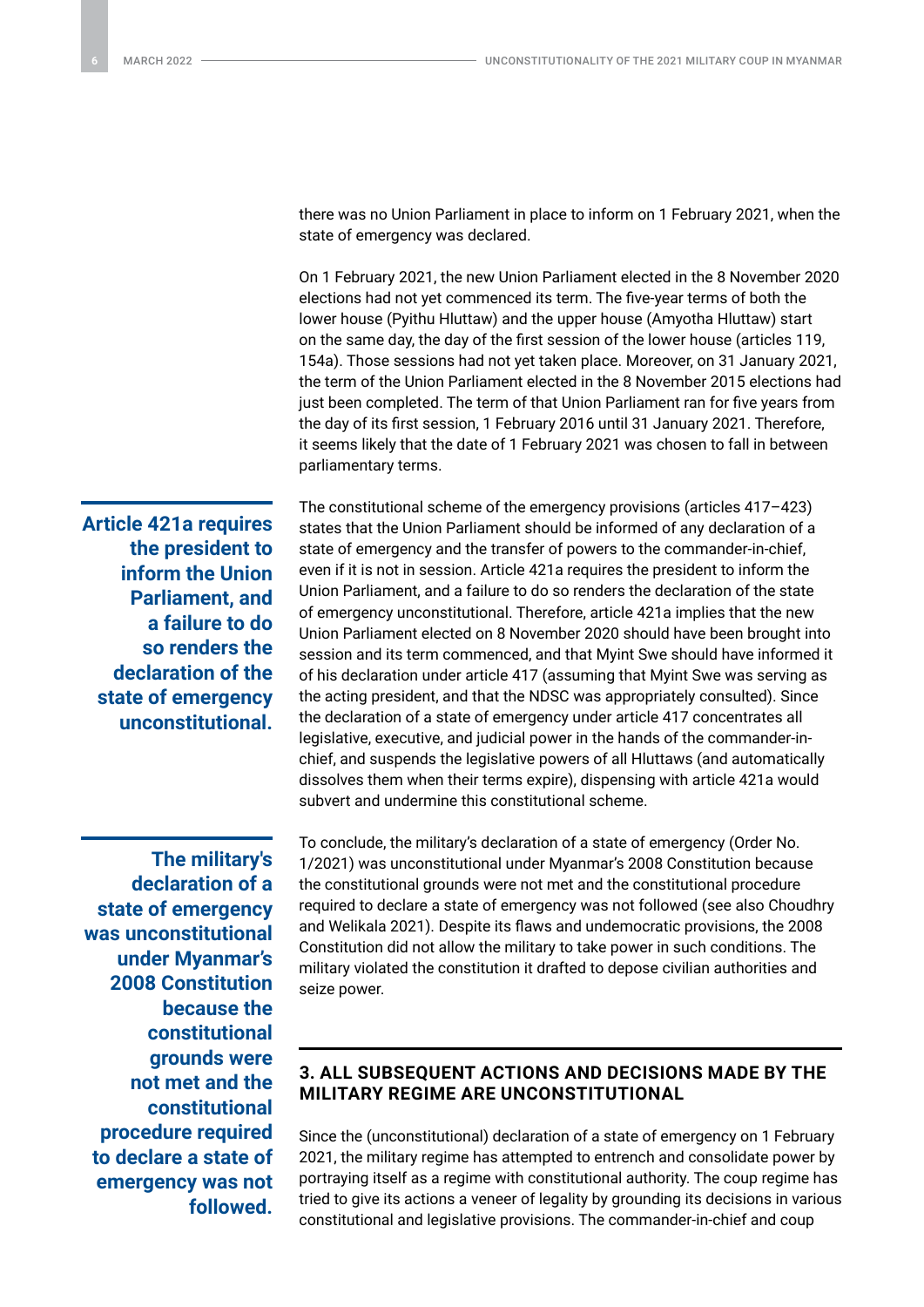regime bodies have referred to articles 418 and 419 of the 2008 Constitution which regulate the effects of a lawful declaration of a state emergency—in an attempt to assert constitutional authority for their actions and decisions. Article 418a transfers executive, legislative, and judicial powers to the commander-in-chief. The commander-in-chief may in turn transfer judicial and executive power to an appropriate body or new institution, and may establish a body chaired by him to help exercise legislative powers (article 419). Despite its claims that it is adhering to the 2008 Constitution, the military regime is in fact acting extra-constitutionally as all its actions and decisions are made based on the unconstitutional declaration of a state of emergency. As a result, the military regime has no constitutional authority, and all of its actions and decisions are unconstitutional.

Following the coup, the military regime has attempted to entrench and consolidate power by establishing new governing bodies at all levels of government and capturing existing institutions and processes by appointing new members (Figure 1).

With reference to articles 418a and 419, the commander-in-chief established a State Administrative Council (SAC) (Commander-in-Chief Order 9/2021, and SAC Order 14/2021). The commander-in-chief appointed the SAC's 16 members and serves as its chairperson. The SAC is purportedly tasked with helping him exercise legislative powers. The SAC established and appointed the 'Provisional Government of the Republic of Myanmar' (SAC Order 152/2021) which is tasked with performing state duties in accordance with the military regime's roadmap. The provisional government is headed by the commander-in-chief claiming to act as state prime minister, as well as a deputy prime minister, 27 Union ministers, the attorney general, and a permanent secretary. The SAC also created new bodies at the state and region levels (SAC Orders 10/2021 and 153/2021), as well as the district and township levels (SAC Order 16/2021), which are under the authority of the SAC and are thus ultimately accountable to the commander-in-chief.

In addition to establishing new bodies at all levels of government, the military regime also captured existing institutions, including the judiciary, by appointing new members who would support its narrative and are accountable to the SAC. The SAC appointed a new UEC (SAC Order 7/2021), a new union auditor general (SAC Order 2/2021), a new chair of the Central Bank (SAC Order 8/2021), new officials to the Union Civil Service Board (Order 8/2021), and a new attorney general (SAC Order 1/2021). The commander-in-chief has reappointed current members and/or appointed new members of the Anti-Corruption Commission (Office of the Commander-in-Chief Order 3/2021), the National Human Rights Commission (Office of the Commander-in-Chief Order 4/2021) and justices of the State and Region High Courts (Office of the Commander-in-Chief Order 2/2021). The same justices were at first reappointed to the Supreme Court (Order 1/2021), but four were later removed (SAC Order 24/2021) and replaced by two new justices (SAC Order 23/2021). Similarly, the SAC appointed new judges to the Constitutional Tribunal on 8 February 2021 (SAC Order 38/2021), after the commander-in-chief reportedly

**The military regime has no constitutional authority.**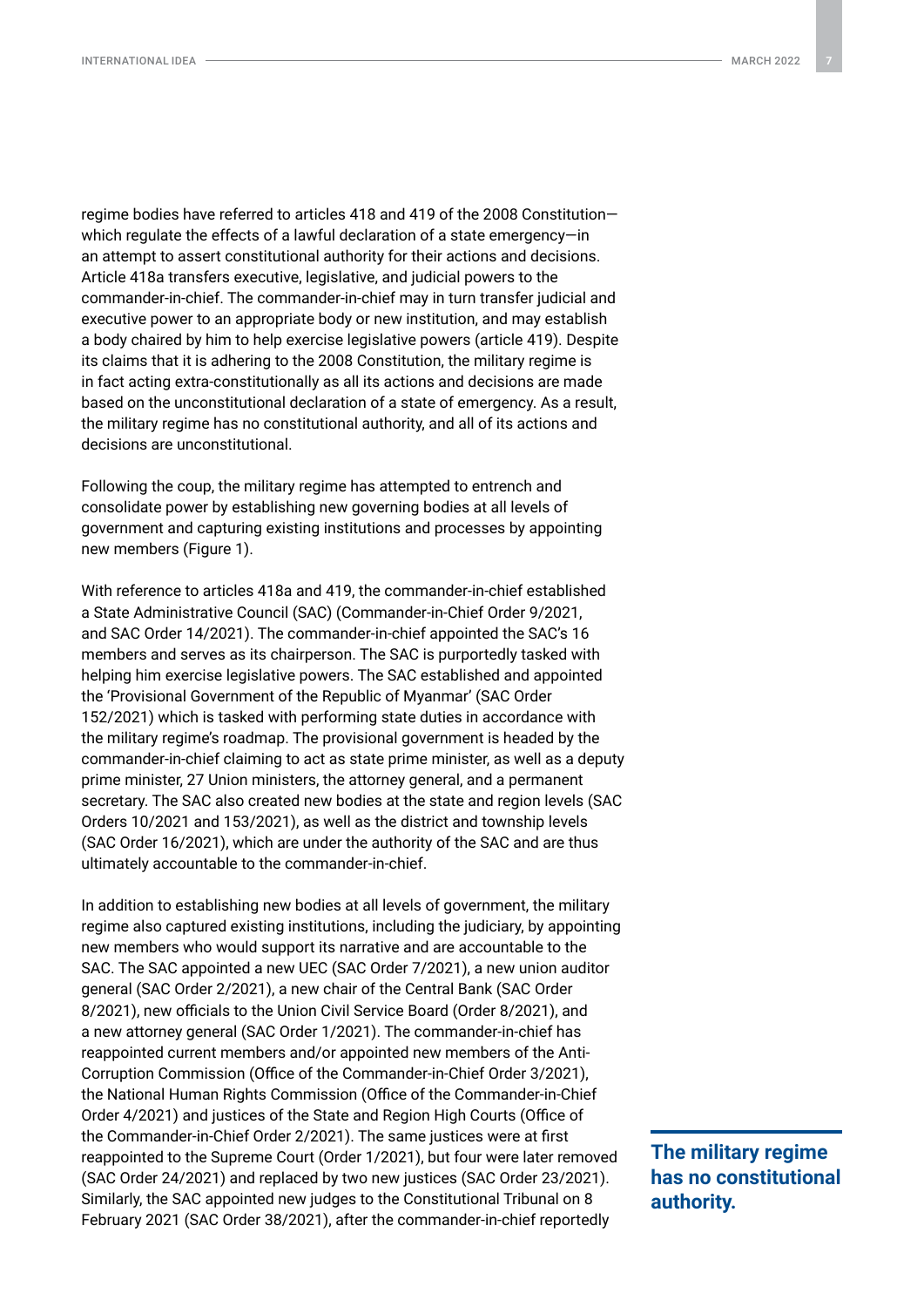**Following the coup, the military regime has attempted to consolidate power by establishing new governing bodies and capturing existing institutions and processes.**

forced the incumbent judges to resign. Therefore, besides consolidating power quickly by establishing new appointed bodies at all levels of government, the commander-in-chief has also captured the judiciary, including the apex courts. The military regime also captured the Bar Council, the body responsible for issuing and revoking advocate lawyers' licences, regulating advocates, and investigating complaints against advocate lawyers. According to the amendments to the Bar Council Act released by the military regime on 28 October, council members will no longer be elected by licensed lawyers but will be appointed by the attorney general and chief justice. Some Myanmar legal experts have concluded that this amendment will affect the freedom of advocates who are likely to receive more politically motivated restrictions and instructions [\(The Irrawaddy 2021](https://www.irrawaddy.com/news/burma/myanmar-junta-places-lawyers-back-under-control-of-military-regime.html#:~:text=Myanmar%E2%80%99s%20military%20regime%20has%20amended%20the%20Bar%20Council,enabling%20the%20regime%20to%20appoint%20the%20legal%20body.)).

Since its unconstitutional seizure of power, the military regime has continued to levy unsubstantiated legal charges against, and impose sentences on, deposed civilian authorities, political leaders, and those who have condemned and opposed the military coup. Through sham trials conducted by captured judicial bodies, State Counsellor Daw Aung San Suu Kyi is being tried for allegations of electoral fraud, corruption, violating the Official Secrets Act, inciting public unrest, and illegally importing walkie talkies [\(BBC News 2021\)](https://www.bbc.com/news/world-asia-57449884). She faces a total of 12 charges which together carry sentences of up to 116



Figure 1. Organizational chart of the military regime claiming to be 'provisional government' (bodies

*Source:* This infographic was produced by the MyConstitution programme, implemented by International IDEA.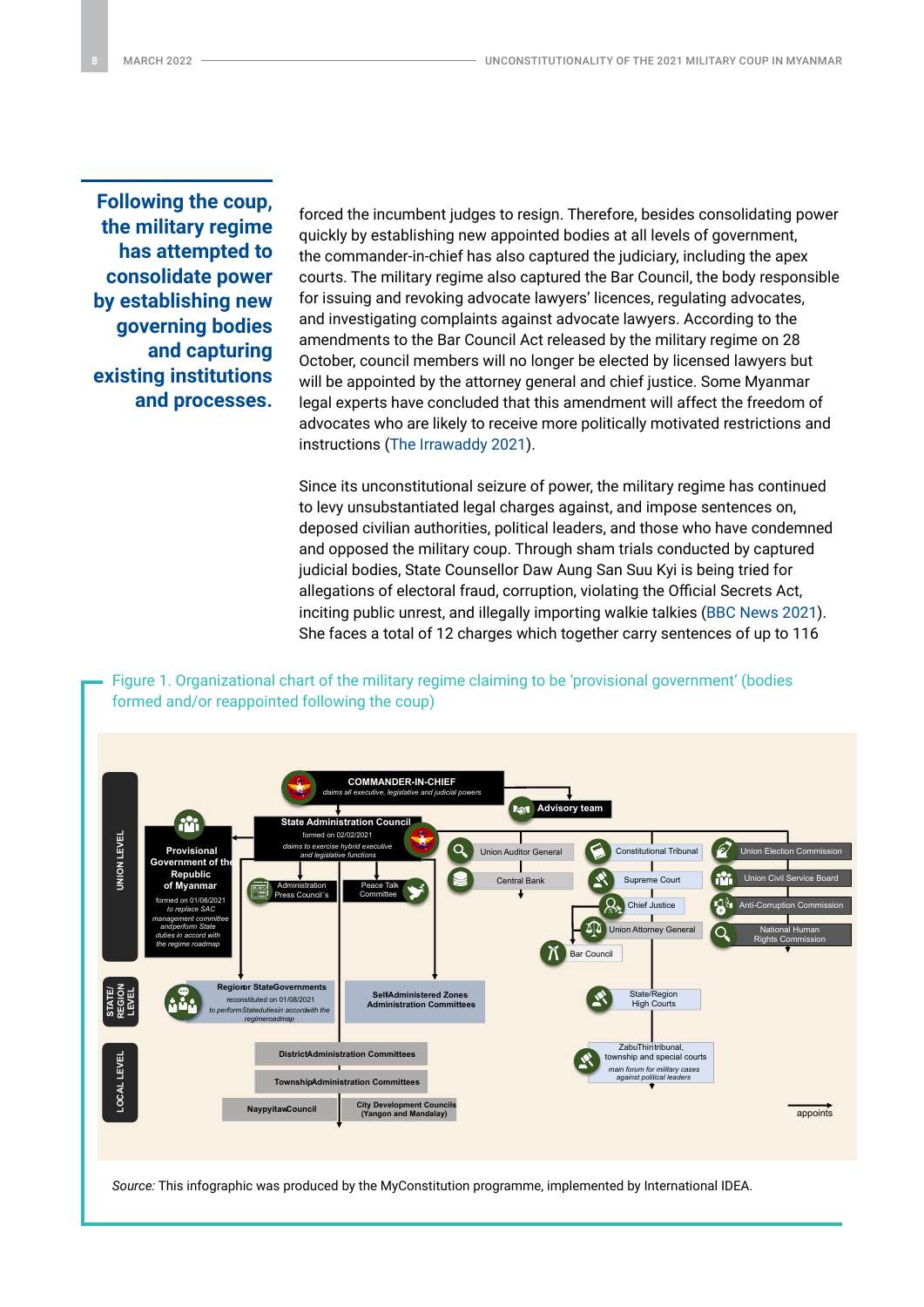years in prison ([Myanmar Now 2021a](https://myanmar-now.org/en/news/suu-kyi-hit-with-new-corruption-charge)). President Win Myint faces allegations of breaching campaign guidelines and Covid-19 restrictions under the Natural Disaster Management Law, as well as allegations of corruption under the anti-corruption law. On 6 December 2021, the president and state counsellor were both sentenced to four years in prison for inciting public unrest under the Penal Code and for violating Covid-19 regulations under the Natural Disaster Management Law [\(Myanmar Now 2021b](https://myanmar-now.org/en/news/junta-sentences-suu-kyi-win-myint-to-four-years-in-prison-each)). On 9 January 2022, the state counsellor was sentenced to four more years in prison for the possession of 'illegally imported' walkie talkies under the Export–Import Law and the Telecommunications Law. Win Htein, a senior member of the Central Executive Committee of the NLD, was sentenced to 20 years in prison for sedition under the Penal Code after condemning the commander-in-chief's power grab during a media interview [\(Myanmar Now 2021](https://www.myanmar-now.org/en/news/nld-party-stalwart-win-htein-sentenced-to-20-years-in-prison-for-sedition)c).

In the same vein, the coup regime has tried to annul the results of the 2020 elections. On 26 July 2021, the newly captured UEC invalidated the results of the 8 November 2020 general elections ([Union Election Commission of the](https://uec.gov.mm/news_preview_detail.php?action=news_detail1&news_id=zr2hN2ZEo9aO04yiu%2B6fLq%2F0GNg81lY3KWuWZ9GBCvs%3D)  [military regime 2021](https://uec.gov.mm/news_preview_detail.php?action=news_detail1&news_id=zr2hN2ZEo9aO04yiu%2B6fLq%2F0GNg81lY3KWuWZ9GBCvs%3D)). However, as with all other actions and orders of the military regime, this decision is not legally valid as the new UEC was appointed by the SAC on the basis of an unconstitutional state of emergency.

#### **4. CONCLUSION**

Since the coup conducted by the Myanmar military on 1 February 2021, the military regime has tried to consolidate power through force and violence and to portray itself as the country's legitimate government by arguing that it is adhering to the 2008 Constitution. Although constitutional authority is only one dimension of the current conflict in Myanmar, it is important to deconstruct the military's claims and demonstrate through legal arguments why its seizure of power was unconstitutional, and therefore why the military regime and its actions and decisions have no constitutional authority.

The military's declaration of a state of emergency (Order No. 1/2021) is unconstitutional under Myanmar's 2008 Constitution because the constitutional grounds were not met and the constitutional procedure required to declare such a state of emergency was not followed. As a result, the military regime has no constitutional authority, and all of its decisions and actions made since the 1 February 2021 coup are unconstitutional. Despite its flaws and undemocratic provisions, the 2008 Constitution did not allow the military to take power in such conditions. The military violated the constitution it drafted to depose civilian authorities and seize power.

In response to the unconstitutional seizure of power, a group of MPs who won seats in the 8 November 2020 elections formed the Committee Representing the Pyidaungsu Hluttaw (CRPH) on 5 February 2021, mandated by 80 per cent of all elected MPs to represent and act in the interest of the legitimate legislature. In its founding document, the CRPH expressed allegiance to the

**The military also captured the judiciary, including the apex courts, by appointing new members who would support its narrative and are accountable to the SAC.**

**The decision of the newly captured UEC to invalidate the results of the 2020 general elections is not legally valid as the new UEC was appointed by the SAC on the basis of an unconstitutional state of emergency.**

**The military's declaration of a state of emergency is unconstitutional, and as a result the military regime has no constitutional authority.**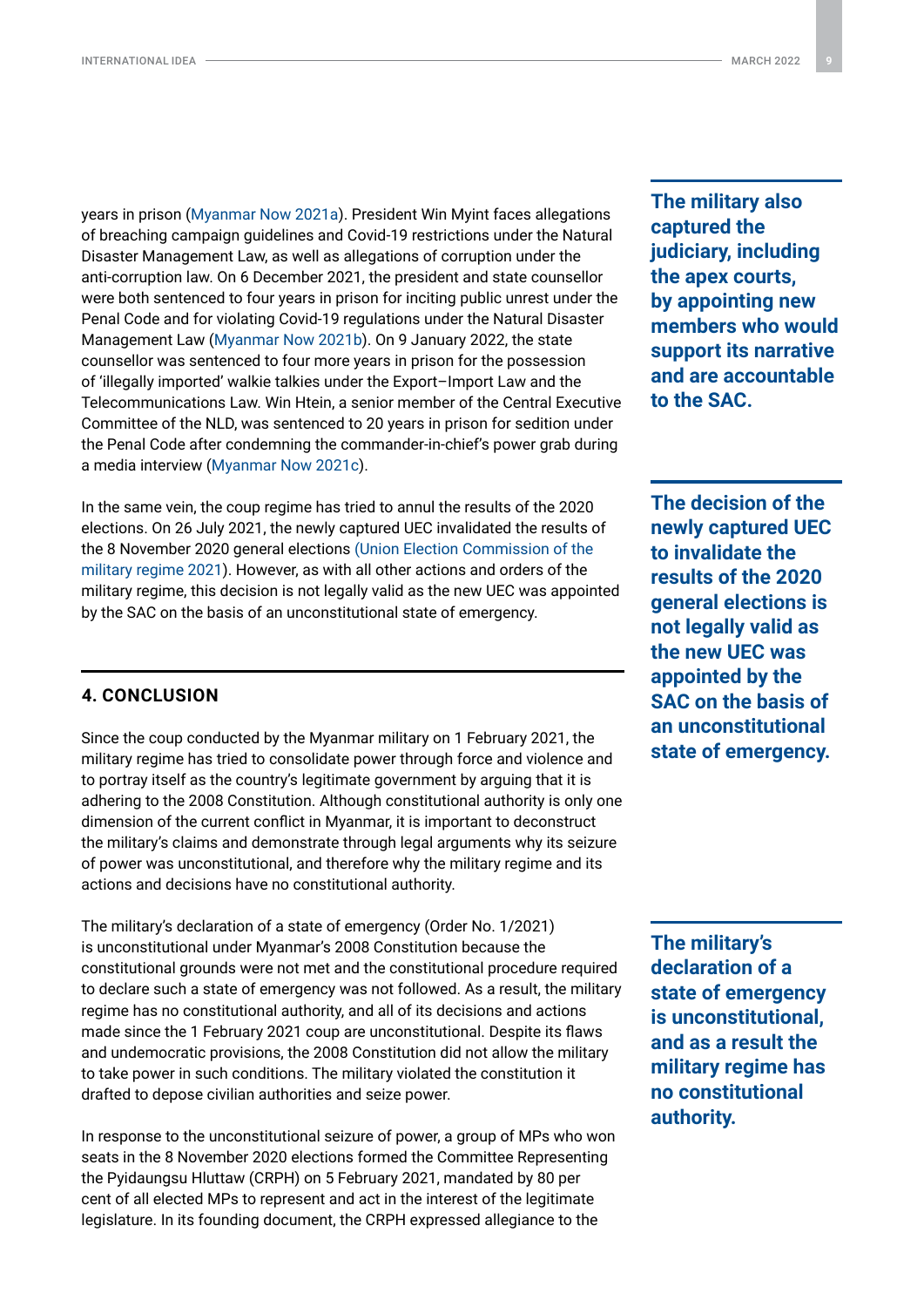2008 Constitution (Representatives of the Pyidaungsu Hluttaw, Statement 2/2021, paragraph 3). However, the unconstitutional actions of the military and the escalating crisis have made a return to the *status quo ante* increasingly unrealistic. The fact that the 2008 Constitution has been so severely violated and its authority undermined by the military's unbounded actions has created a constitutional vacuum. Indeed, many stakeholders in the country believe the social contract has been broken and that the 2008 Constitution has lost its legitimacy. In response to this constitutional vacuum, the CRPH released the Federal Democracy Charter on 31 March 2021. The charter can be seen as a negotiated 'offer' by the CRPH to other pro-democracy actors and ethnic groups, detailing the terms of the political alliance against the military. It creates an interim government and provides a vision for the country's future through a commitment to write a new democratic, federal constitution.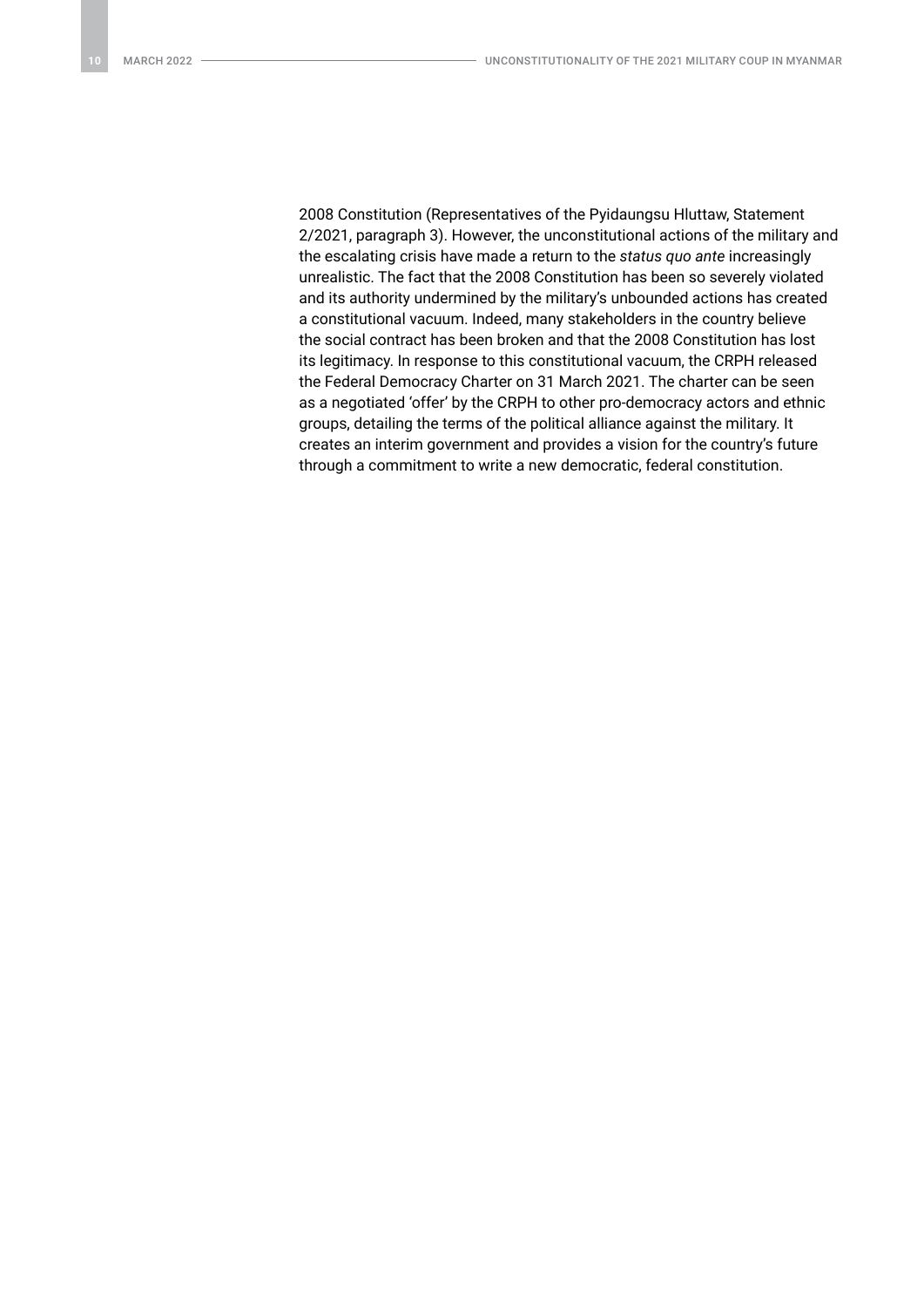#### **REFERENCES**

- ANFREL (Asian Network for Free Elections), 'The 2020 Myanmar General Elections: Democracy Under Attack. ANFREL International Election Observation Mission Report', May 2021, <[https://anfrel.org/wp-content/uploads/2021/05/ANFREL](https://anfrel.org/wp-content/uploads/2021/05/ANFREL_Democracy-Under-Attack-F.pdf) [\\_Democracy-Under-Attack-F.pdf](https://anfrel.org/wp-content/uploads/2021/05/ANFREL_Democracy-Under-Attack-F.pdf)>, accessed 16 December 2021
- BBC News, 'Aung San Suu Kyi: trial of ousted Myanmar leader begins', 14 June 2021, [<https://www.bbc.com/news/world-asia-57449884>](https://www.bbc.com/news/world-asia-57449884), accessed 16 December 2021
- The Carter Center, 'Election observation mission, Myanmar, general election, November 8, 2020, Preliminary Statement', 10 November 2020, [<https://www.cartercenter.org/](https://www.cartercenter.org/resources/pdfs/news/peace_publications/election_reports/myanmar-preliminary-statement-112020.pdf) [resources/pdfs/news/peace\\_publications/election\\_reports/myanmar-preliminary](https://www.cartercenter.org/resources/pdfs/news/peace_publications/election_reports/myanmar-preliminary-statement-112020.pdf) [-statement-112020.pdf](https://www.cartercenter.org/resources/pdfs/news/peace_publications/election_reports/myanmar-preliminary-statement-112020.pdf)>, accessed 16 December 2021
- Choudhry, S. and Welikala, A., 'Myanmar's military coup d'état is unconstitutional', Verfassungsblog, 15 February 2021, <[https://verfassungsblog.de/myanmars](https://verfassungsblog.de/myanmars-military-coup-detat-is-unconstitutional/) [-military-coup-detat-is-unconstitutional/](https://verfassungsblog.de/myanmars-military-coup-detat-is-unconstitutional/)>, accessed 21 February 2022
- Domestic Election Observer Organizations, 'Joint Statement by Domestic Election Observer Organizations', 29 January 2021, <[https://drive.google.com/file/d/](https://drive.google.com/file/d/1eLc0m-nFWorVCbucKBa8E9E2IsZo4_uW/preview) [1eLc0m-nFWorVCbucKBa8E9E2IsZo4\\_uW/preview](https://drive.google.com/file/d/1eLc0m-nFWorVCbucKBa8E9E2IsZo4_uW/preview)>, accessed 16 December 2021
- The Irrawaddy, 'Myanmar junta places lawyers back under control of military regime', 1 November 2021, <[https://www.irrawaddy.com/news/burma/myanmar-junta-places](https://www.irrawaddy.com/news/burma/myanmar-junta-places-lawyers-back-under-control-of-military-regime.html) [-lawyers-back-under-control-of-military-regime.html](https://www.irrawaddy.com/news/burma/myanmar-junta-places-lawyers-back-under-control-of-military-regime.html)>, accessed 16 December 2021
- Myanmar Now, 'Suu Kyi hit with new corruption charge', 1 December 2021a, <[https://](https://myanmar-now.org/en/news/suu-kyi-hit-with-new-corruption-charge) [myanmar-now.org/en/news/suu-kyi-hit-with-new-corruption-charge>](https://myanmar-now.org/en/news/suu-kyi-hit-with-new-corruption-charge), accessed 16 December 2021
- —, 'Junta sentences Suu Kyi, Win Myint to four years in prison each', 6 December 2021b, [<https://myanmar-now.org/en/news/junta-sentences-suu-kyi-win-myint-to-four](https://myanmar-now.org/en/news/junta-sentences-suu-kyi-win-myint-to-four-years-in-prison-each) [-years-in-prison-each](https://myanmar-now.org/en/news/junta-sentences-suu-kyi-win-myint-to-four-years-in-prison-each)>, accessed 16 December 2021
- —, 'NLD party stalwart Win Htein sentenced to 20 years in prison for sedition', 29 October 2021c, <[https://www.myanmar-now.org/en/news/nld-party-stalwart-win](https://www.myanmar-now.org/en/news/nld-party-stalwart-win-htein-sentenced-to-20-years-in-prison-for-sedition) [-htein-sentenced-to-20-years-in-prison-for-sedition](https://www.myanmar-now.org/en/news/nld-party-stalwart-win-htein-sentenced-to-20-years-in-prison-for-sedition)>, accessed 16 December 2021
- Office of the Commander-in-Chief of Defence Service, Announcement to public, 2 February 2021
- —, Order No. 2/2021, Appointment and Duty Assignment of Chief Justices and Judges of Region/State High Court, 1 February 2021
- —, Order No. 3/2021, Appointment and Duty Assignment of Members of Anti-Corruption Commission, 1 February 2021
- —, Order No. 4/2021, Appointment and Duty Assignment of Chairman, Vice-Chairman and members of Myanmar National Human Rights Commission, 1 February 2021
- —, Order No. 9/2021, Appointment of the State Administration Council, 2 February 2021
- Office of the President, Order No. 1/2021, Declaration of 'State of Emergency', 1 February 2021, [<https://www.gnlm.com.mm/republic-of-the-union-of-myanmar](https://www.gnlm.com.mm/republic-of-the-union-of-myanmar-office-of-the-president-order-number-1-2021/) [-office-of-the-president-order-number-1-2021/](https://www.gnlm.com.mm/republic-of-the-union-of-myanmar-office-of-the-president-order-number-1-2021/)>, accessed 5 January 2022
- Pyae Sone Win, 'Myanmar election commission rejects military's fraud claims', AP News, 29 January 2021, [<https://apnews.com/article/aung-san-suu-kyi-elections](https://apnews.com/article/aung-san-suu-kyi-elections-myanmar-cc1b225b806c27dda748d3ab51d0e47f) [-myanmar-cc1b225b806c27dda748d3ab51d0e47f](https://apnews.com/article/aung-san-suu-kyi-elections-myanmar-cc1b225b806c27dda748d3ab51d0e47f)>, accessed 16 December 2021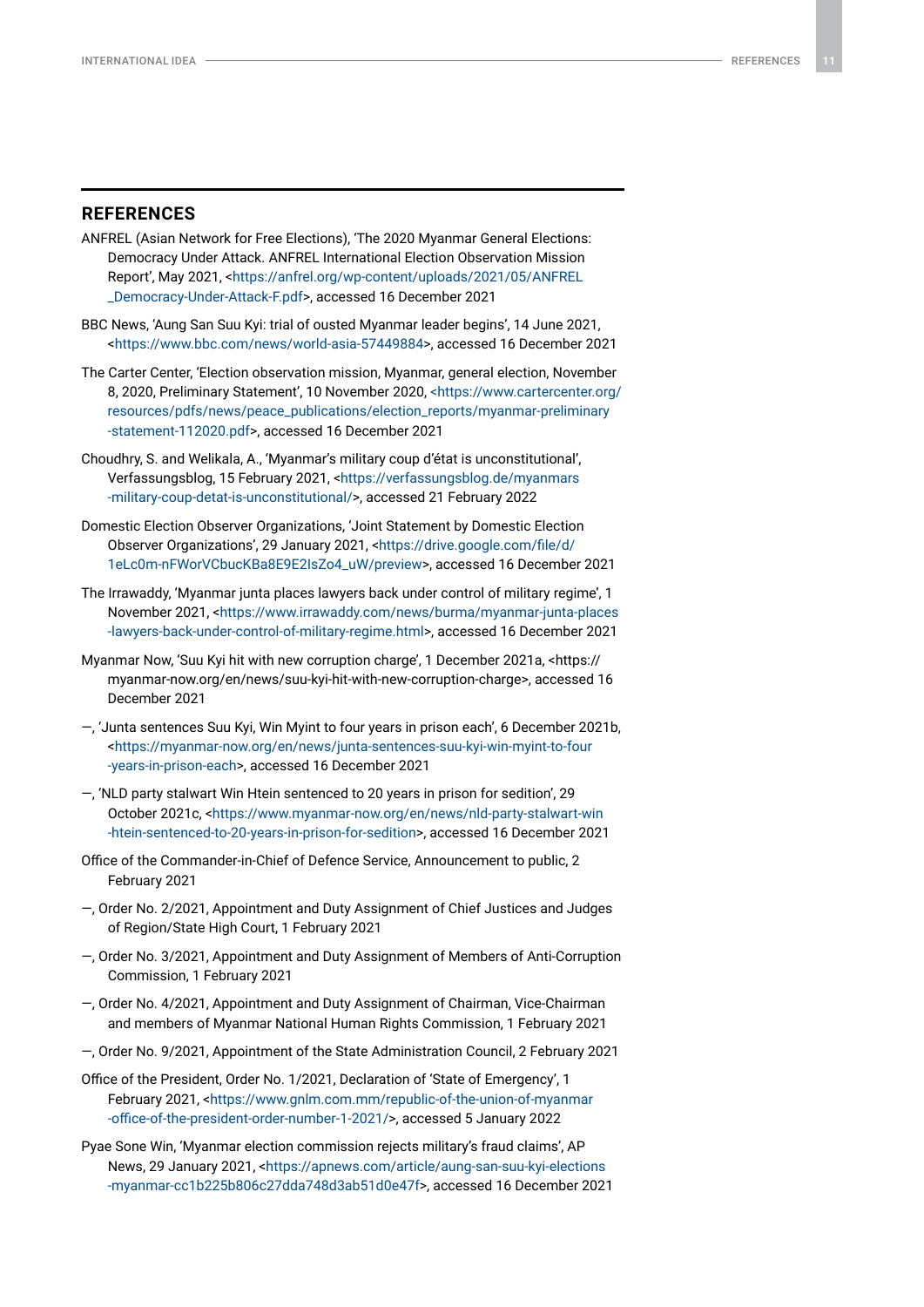- Radio Free Asia, 'Myanmar Army-Linked Parties Challenge Election Defeats in Supreme Court', 5 January 2021, [<https://www.rfa.org/english/news/myanmar/supreme](https://www.rfa.org/english/news/myanmar/supreme-court-01052021193026.html) [-court-01052021193026.html>](https://www.rfa.org/english/news/myanmar/supreme-court-01052021193026.html), accessed 23 February 2022
- Representatives of the Pyidaungsu Hluttaw, Statement by the Representatives of the Pyidaungsu Hluttaw (National League for Democracy) (2/2021), 5 February 2021, [<https://www.crphmyanmar.org/statement-number-2-2021-5-feb-2021/](https://www.crphmyanmar.org/statement-number-2-2021-5-feb-2021/)>, accessed 23 February 2022
- San Yamin Aung, 'Myanmar's Supreme Court hears election misconduct claims against president, Suu Kyi', The Irrawaddy, 29 January 2021a, <[https://www.irrawaddy.com/](https://www.irrawaddy.com/elections/myanmars-supreme-court-hears-election-misconduct-claims-president-suu-kyi.html) [elections/myanmars-supreme-court-hears-election-misconduct-claims-president](https://www.irrawaddy.com/elections/myanmars-supreme-court-hears-election-misconduct-claims-president-suu-kyi.html) [-suu-kyi.html>](https://www.irrawaddy.com/elections/myanmars-supreme-court-hears-election-misconduct-claims-president-suu-kyi.html), accessed 16 December 2021
- State Administration Council (SAC), Order No. 1/2021, Appointment and Assignment of Union Attorney-General , 2 February 2021
- —, Order No. 2/2021, Appointment and Assignment of Union Attorney-General, 2 February 2021
- —, Order No. 7/2021, Appointment and Assignment of Chairman of UEC and members, 2 February 2021
- —, Order No. 8/2021, Appointment and Assignment of Governor of the Central Bank , 2 February 2021
- —, Order No. 10/2021, Appointment and Assignment of Chairmen of State/Region Administration Councils, 2 February 2021
- —, Order No. 14/2021, Appointment of Additional Member of State Administration Council, 3 February 2021
- —, Order No. 16/2021, Formation of Sub-national Administration Council, 3 February 2021
- —, Order No. 23/2021, Appointment and Duty Assignment of Justices for Supreme Court of the Union, 4 February 2021
- —, Order No. 24/2021, Duty Termination from Justices of Supreme Court of the Union, 4 February 2021
- —, Order No. 38/2021, Appointment and Assignment of Chairman and members of Constitutional Tribunal of the Union (9 members), 8 February 2021
- —, Order No. 152/2021, Formation of Provisional Government of the Republic of the Union of Myanmar, 1 August 2021
- —, Order No. 153/2021, Reconstitution of State or Region governments, 1 August 2021
- Union Election Commission, Republic of the Union of Myanmar, 'Announcement of Union Election Commission to Voters', *The Global New Light of Myanmar,* 28 January 2021, <[https://www.burmalibrary.org/sites/burmalibrary.org/files/obl/](https://www.burmalibrary.org/sites/burmalibrary.org/files/obl/GNLM2021-01-29-red.pdf) [GNLM2021-01-29-red.pdf](https://www.burmalibrary.org/sites/burmalibrary.org/files/obl/GNLM2021-01-29-red.pdf)>, accessed 23 February 2022
- Union Election Commission of the military regime, 27 July 2021, <[https://uec.gov.mm/](https://uec.gov.mm/news_preview_detail.php?action=news_detail1&news_id=zr2hN2ZEo9aO04yiu%2B6fLq%2F0GNg81lY3KWuWZ9GBCvs%3D) [news\\_preview\\_detail.php?action=news\\_detail1&news\\_id=zr2hN2ZEo9aO04yiu](https://uec.gov.mm/news_preview_detail.php?action=news_detail1&news_id=zr2hN2ZEo9aO04yiu%2B6fLq%2F0GNg81lY3KWuWZ9GBCvs%3D) [%2B6fLq%2F0GNg81lY3KWuWZ9GBCvs%3D](https://uec.gov.mm/news_preview_detail.php?action=news_detail1&news_id=zr2hN2ZEo9aO04yiu%2B6fLq%2F0GNg81lY3KWuWZ9GBCvs%3D)>, accessed 23 February 2022